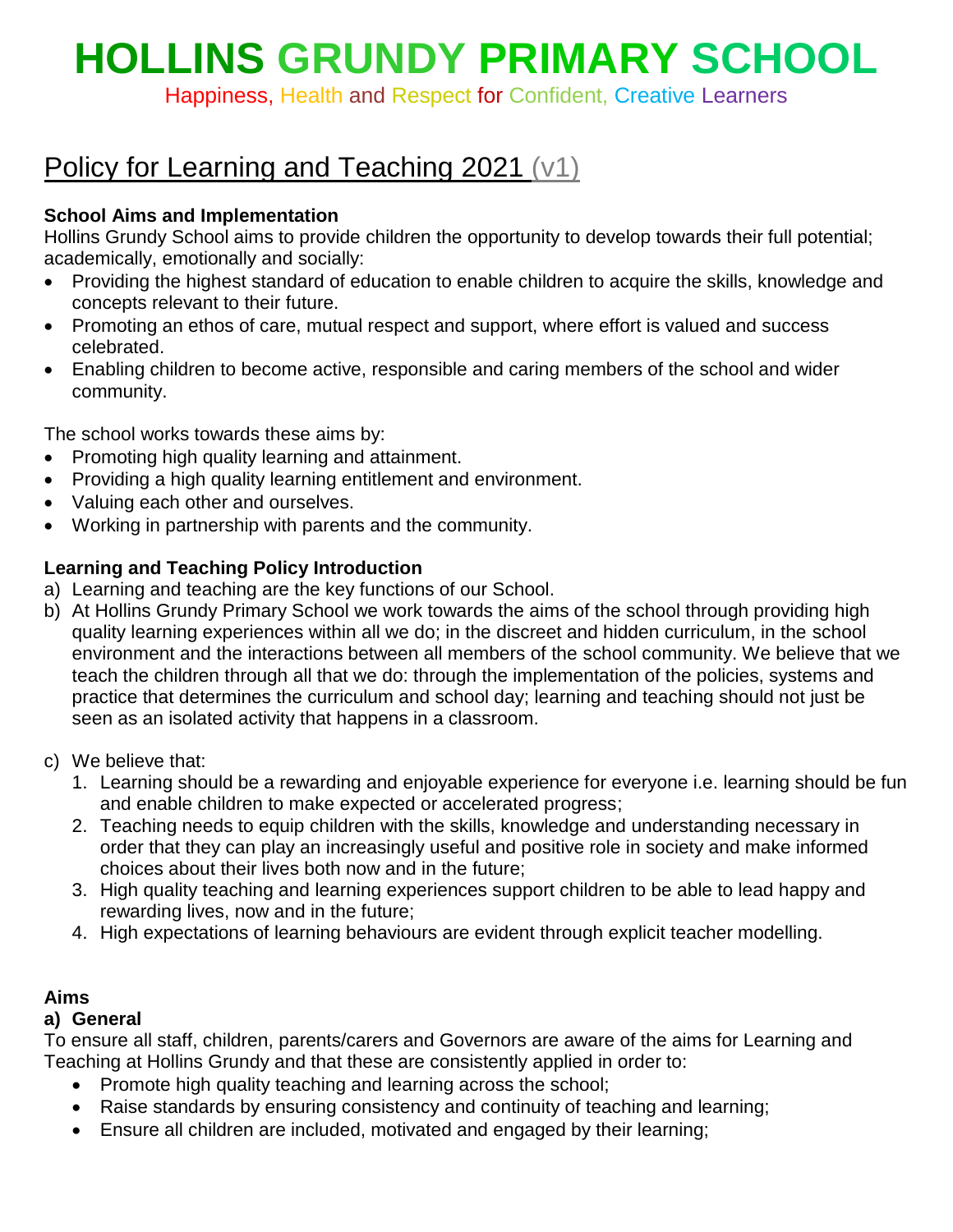- Promote high quality learning experiences that focus on the development of skills, knowledge and understanding;
- Promote the idea of lifelong learning for all members of the school community: children, parents/carers, staff and Governors.

# **School Staff**

To support the aims of the school through:

- Promoting positive relationships between all members of the School community including; children and children, children and staff, children and their parents/carers and staff and parents/carers;
- Providing a secure, stimulating environment where all children are supported in responding to the challenges involved in moving towards their full potential;
- Providing a broad, balanced and engaging curriculum which is appropriately differentiated according to the needs of the children;
- Addressing issues of entitlement to ensure equality of opportunity for all children;
- Rewarding children for all the good things they do both in school and in the wider community;
- Promoting a positive self-image whereby children are encouraged towards a sense of responsibility for themselves and others;
- Providing the skills which encourage children to become confident, independent learners.

# **Children**

To support the aims of the school through:

- Promoting positive relationships between all members of the school community including; children and children, children and staff, children and their parents/carers and staff and parents/carers;
- Attending school regularly with a positive attitude, eagerness to learn and to behave in a way that allows themselves and others to learn;
- Working well independently and collaboratively; remembering what they have learnt and having the confidence to apply skills and knowledge in new contexts;
- Persevering with their learning and knowing that when they find it difficult they can ask for help;
- Taking pride in their work, always trying their best and aiming to get better all the time.

# **Parents and Carers**

To support the aims of the school through:

- Promoting positive relationships between all members of the school community including; children and children, children and staff, children and their parents/carers and staff and parents/carers;
- To be understanding and supportive of our aims in learning and teaching and sign the school's Home-School Agreement;
- To attend and contribute to Parent/Teacher Meetings;
- To support their children with their homework activities including reading and helping their children improve skills in memory needed for learning through practising a concept, memorising a text or knowing the multiplication tables;
- To praise their children for the good things that they do in school;
- To communicate and work with the school whenever their child needs further social or emotional support or to develop their child's skills and understanding.

# **Governors**

To support the aims of the school through:

 Promoting positive relationships between the Governing Body and all other members of the school community including; children, their parents/carers and staff;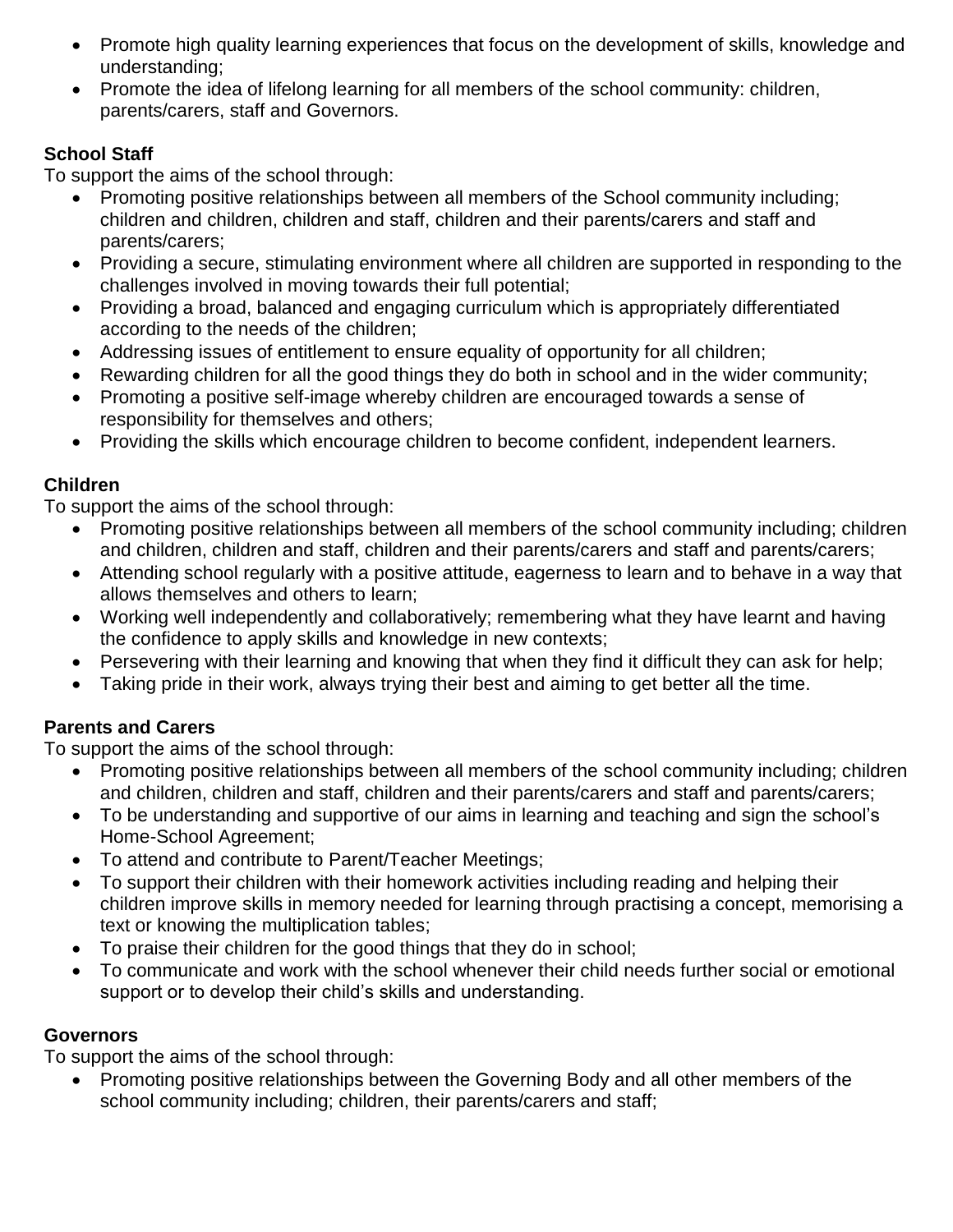- Meet with the Headteacher and Deputy Headteacher at sub-committee meetings to find out about;
- the school's systems for planning work, supporting staff and monitoring progress;
- the allocation, use and appropriateness of resources;
- how the standards of achievement are changing over time.
- Visit School and talk to children about their learning experiences;
- Promote and support the positive involvement of parents within the school;
- Attend training, meetings and other related events;
- Report to the governing body with recommendations, if appropriate, annually;
- Work with Senior Leaders to review the School improvement plan

# **Implementation of the Learning and Teaching Policy**

# **A. What is 'good learning'?**

At Hollins Grundy Primary School we believe that children learn best when;

- They are encouraged to form positive relationships with their teacher, peers and other members of the school community;
- They have clear direction and are praised for all the good things that they do;
- They are actively involved in their learning at an appropriate level to match their learning needs;
- They are encouraged to become increasingly autonomous learners;
- They are appropriately challenged with learning experiences which are relevant to their lives and interests and are inspiring, motivating and engaging;
- They are working in an environment which is safe, caring, supportive and stimulating;
- Their learning is well structured and delivered;
- Their learning is effectively differentiated;
- Their learning addresses appropriate and pertinent aspects of the children's future development both within overarching and explicit provision;
- Their learning encompasses the values and skills of the school in aiding the development as future effective citizens;
- Their learning enables appropriate and pertinent aspects of personal, social, moral, spiritual, cultural and emotional development within both overarching and explicit provision.

#### **A1 At Hollins Grundy Primary School we believe that children learn best when they are encouraged to form positive relationships with their teacher, peers and other members of the school community;**

- Children and adults demonstrate mutual respect;
- Children and adults developing a good rapport with one another;
- Children demonstrating respect and consideration for themselves and others modelling the values and skills of the school at all times;
- Children reflecting on how their behaviour affects themselves and others;
- Children working with adults to establish and meet rules and targets for both learning and behaviour;
- Children supporting, encouraging and praising each other;
- Children being intelligently critical of their own work and that of others;
- Children taking pride in shared and personal successes;
- Children able to work independently and in collaboration with others;
- Children able to reflect and evaluate on their own progress and learning through using and developing effective communication skills from explicit modelling;
- Children being keen, able and confident to tell their parents/carers about their school-day in an honest way.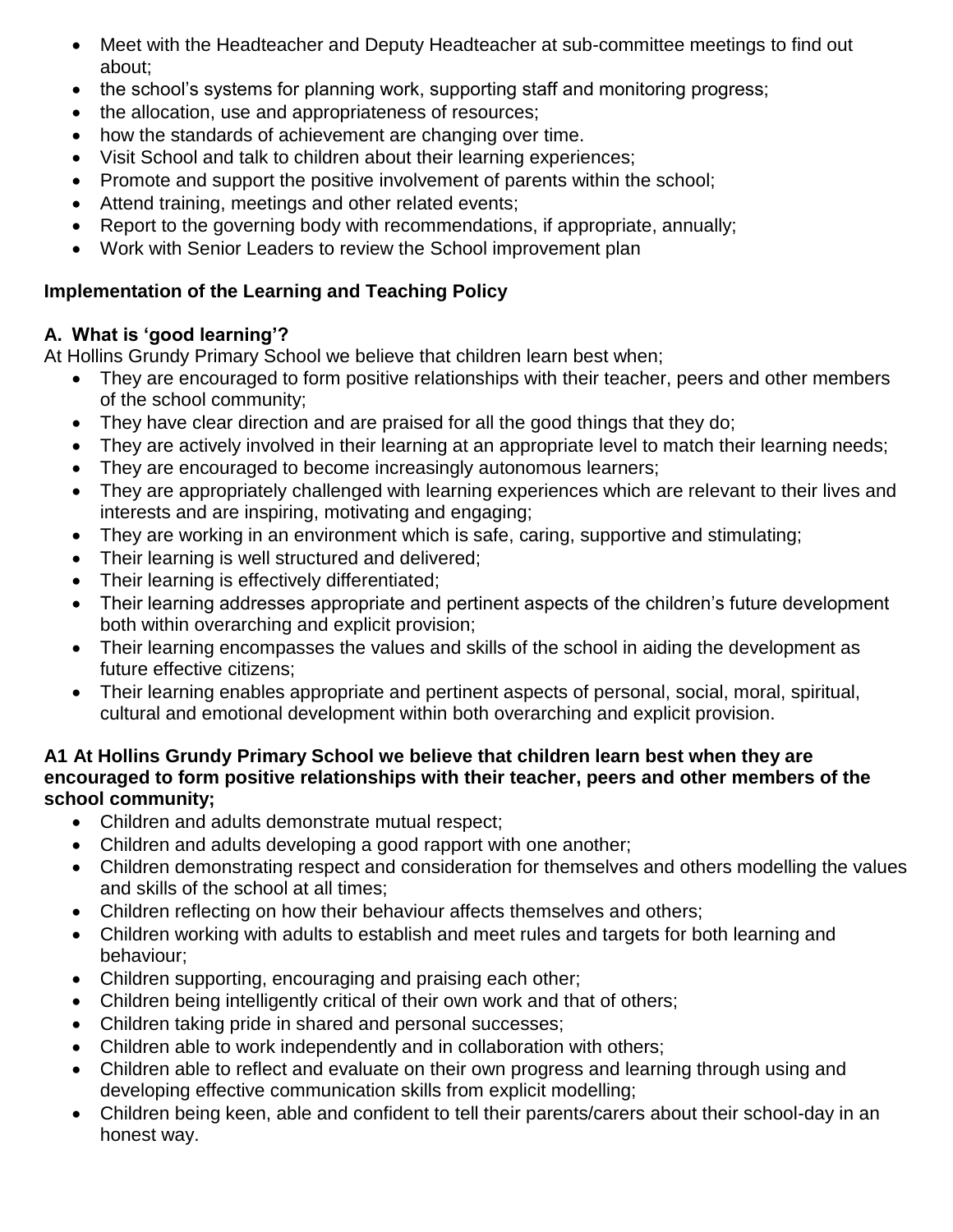**A2 At Hollins Grundy Primary School we believe that children learn best when they have clear direction and are praised for all the good things that they do;**

- Children use the clear steps to success in order to support them to achieve the lesson's learning goal;
- Children are able to carry out tasks and activities successfully following clear instructions from their teacher;
- Children are rewarded with housepoints, stickers, certificates, postcards home, their work being placed on the 'Good Work Wall' etc. when they have shown good learning behaviours, good social behaviours, have made good progress or arising from a good completed piece of work;
- Children know exactly what is expected of their social and learning behaviours through high expectations from their teacher and other adults with particular reference to the school's aims.

#### **A3 At Hollins Grundy Primary School we believe that children learn best when they are actively involved in their learning at an appropriate level to match their learning needs;**

- Children enjoying their learning and allowing others to do so as well;
- Children eager to ask questions competently using whole sentences, at a variety of levels;
- Children making informed contributions to class discussions and shared learning experiences;
- Children learning from 'hands on' experiences; practical and appropriate activities;
- Children working on task for increasingly extended periods of time;
- Children engaged in a range of independent and collaborative tasks;
- Children keen to talk about what they have been doing and what they have learned;
- Children gain an appreciation of learning that continues to flourish as they become older.

#### **A4 At Hollins Grundy Primary School we believe that children learn best when they are encouraged to become increasingly autonomous learners;**

- Children showing initiative and taking responsibility for their own learning including;
	- i. Independently organising their own learning resources and are quickly able to begin their work;
	- ii. Using their individual learning targets to assess their own work, and those of other children, against the lesson's Steps to Success; thinking of ways to improve their work;
	- iii. Having the opportunity to plan and direct their own learning;
	- iv. Having access to clearly labelled resources and being able to select and use them with increasing independence;
	- v. Developing their research skills using a variety of resources;
- Children are increasingly able to manage their own emotions and relationships.

#### **A5 At Hollins Grundy Primary School we believe that children learn best when they are appropriately challenged with learning experiences which are relevant to their lives and interests and are motivating and engaging**

- Children engaged in activities which match their ability, and which challenge and extend their thinking, develop their knowledge, skills and imagination and increase their use of appropriate vocabulary;
- Children taking pride in their work and wanting to succeed in it;
- Children being involved in investigations and problem solving tasks;
- Children having the opportunity to work both within the school environment and also in alternative environments, when appropriate, during educational visits;
- Children keen to finish and improve their work and persevere with tasks which they think are difficult;
- Children being aware of their learning and social targets and know how to work towards achieving them;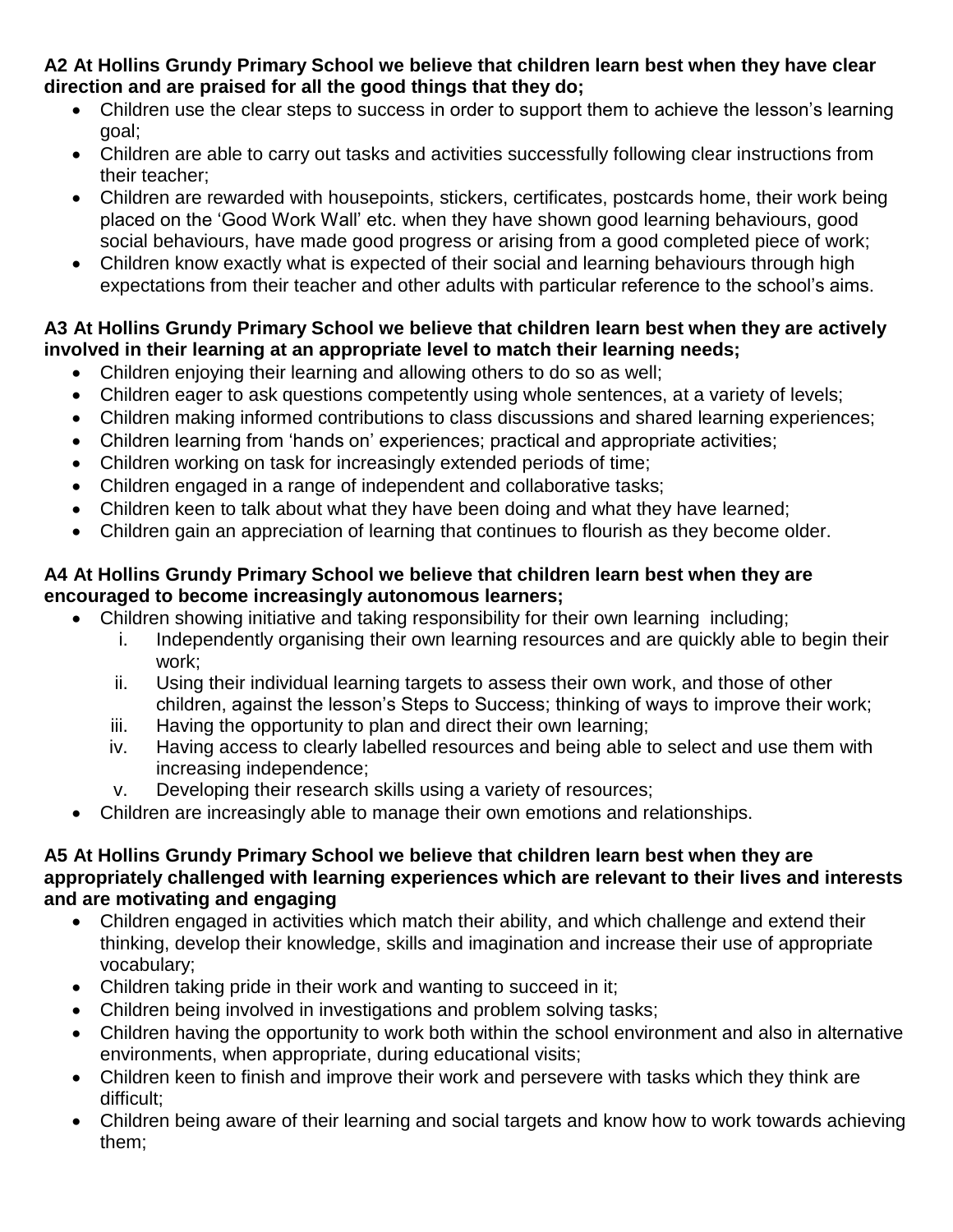Children being able to use oral and written feedback effectively (at the age appropriate level) in order to see gaps in their learning and what they need to do in order to make further progress.

#### **A6 At Hollins Grundy Primary School we believe that children learn best when they are working in an environment which is safe, caring, supportive and stimulating**

- Children are secure and happy in a safe, purposeful environment;
- Children feel they are able to explore their own ideas and feelings and to respect the views of others;
- Children observing the class and school rules;
- Children responding well to encouragement, praise and rewards;
- Children showing care and respect for each other and their own and others' property;
- Children's work is displayed, celebrated and valued;
- Children being aware of how to keep themselves and others safe around the school and in the wider community;
- Children modelling the values and skills of the school independently.

#### **A7 At Hollins Grundy Primary School we believe that children learn best when their learning is well structured and delivered**

- Children aware of the learning goal and steps to success for the lesson and the pace at which they are expected to work at in order to achieve this;
- Children making good progress, building upon what they have already learnt, developing new skills, knowledge and understanding and being able to apply them in different contexts;
- Children knowing what to do, both socially and in their learning, and what is expected of them.

# **A8 At Hollins Grundy Primary School we believe that children learn best when their learning is effectively differentiated**

 Children engaged in activities which are differentiated effectively by either prescribed outcome, the support given, resources or task; or a combination of any of these, to match their needs and extend their learning.

#### **A9 At Hollins Grundy Primary School we believe that children learn best when their learning enables appropriate and pertinent aspects of personal, social, moral and emotional development within both overarching and explicit provision;**

- Children's personal, social, moral and emotional development is supported through the school's provision; both within the discreet and hidden curriculum, in order that they achieve well academically and can become active, responsible and caring members of the school and wider community.
- Children to develop an increasing awareness of their own spiritual, moral, social and cultural development through actively participating in SEAL and learning to apply this in their decision making and actions.
- Children to develop an increasing awareness of the school's values and skills in their learning and actively participate in demonstrating these effectively.

# **B. What is 'good teaching'?**

At Hollins Grundy we believe that good teaching is when teachers and other school staff;

- Form positive relationships with the children in their class and other members of the school community;
- Plan lessons effectively which take children's prior learning and current assessment into account and are appropriately differentiated in order that the lessons consolidate, build upon and extend learning for all children;
- Insist on high expectations of learning and social behaviours;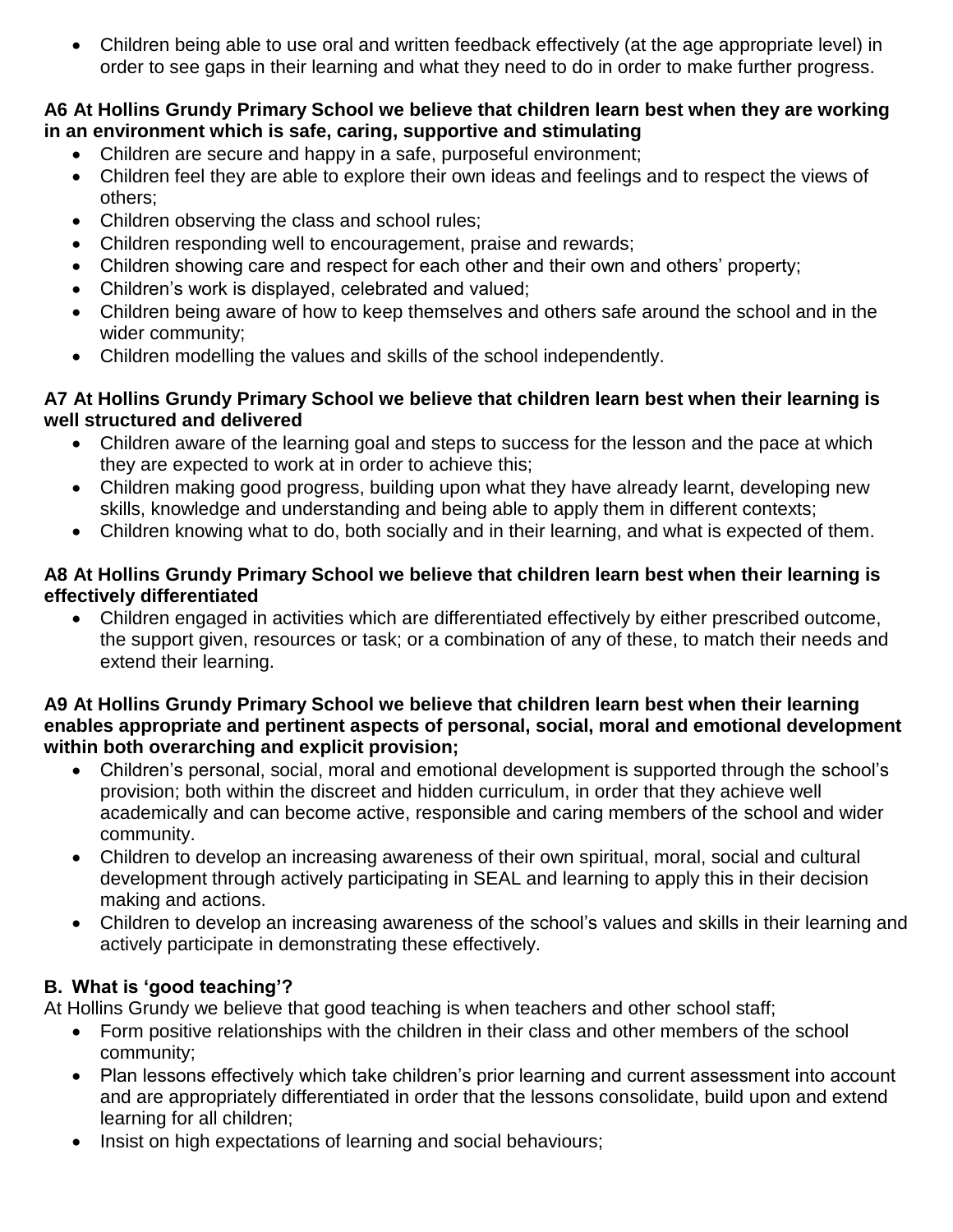- Ensure that effective direction and support is given in order that the children make good progress;
- Demonstrate secure subject and pedagogical knowledge in order to inspire children and build their understanding;
- Apply a range of teaching styles which appropriately match the children's learning styles in order to sustain their concentration, motivation and application;
- Develop and sustain good links and focussed communication with parents/carers in order to support the children's learning;
- Develop and maintain safe, secure and inspiring classroom and learning environments;
- Demonstrate effective lesson organisation;
- Effectively assess and monitor children's progress in order that they can extend children's learning both within individual lessons and over time;
- Use resources effectively, including other adults, to support children's learning;
- Use technology effectively in order to support children's learning;
- Develop the range of reading skills required to access all the curriculum effectively;
- Use questioning effectively to gauge and extend children's skills, knowledge and understanding;
- Are reflective regarding their professional practice and the overall provision the School offers.
- Ensuring that teachers and teaching assistants are equipped with the necessary skills, resources and knowledge needed in order to provide the children with the best possible learning experiences both in class and when undertaking interventions.

#### **B1 At Hollins Grundy we believe that good teaching is when teachers and other school staff form positive relationships with the children in their class and other members of the school community;**

- Adults and children demonstrating mutual respect;
- Adults and children developing a good rapport with one another;
- Adults demonstrating respect and consideration for themselves and others;
- Adults understanding that their behaviour is a model for the children in the school and therefore ensuring that their behaviour is exemplary;
- Adults working with children to establish and meet rules and targets for both learning and behaviour;
- Adults demonstrating support, encouragement and praise to children and other adults and encouraging this to be reciprocal within the school community;
- Adults taking pride in shared and personal successes;
- Adults taking an active part in the life of the school by acting professionally and with sensitivity;
- Adults working and communicating effectively with children, colleagues at all levels and parents/carers in order to maximise children's learning;
- Adults being keen, able and confident to tell their colleagues about their school-day in an honest way.

#### **B2 At Hollins Grundy we believe that good teaching is when teachers plan lessons effectively which take children's prior learning and current assessment into account and are appropriately differentiated in order that the lessons consolidate, build upon and extend learning for all children;**

- Senior leaders develop clear and consistent structures and systems for all aspects of curriculum planning;
- Teachers and school leaders, at all levels, have an understanding of and are able to effectively utilise the complete planning process; including the use of the Year Road maps to develop long, medium and short term plans, to inform both the construction of the curriculum and its delivery;
- All planning is suitably differentiated for all learners with clear learning and steps to success in language the children will understand;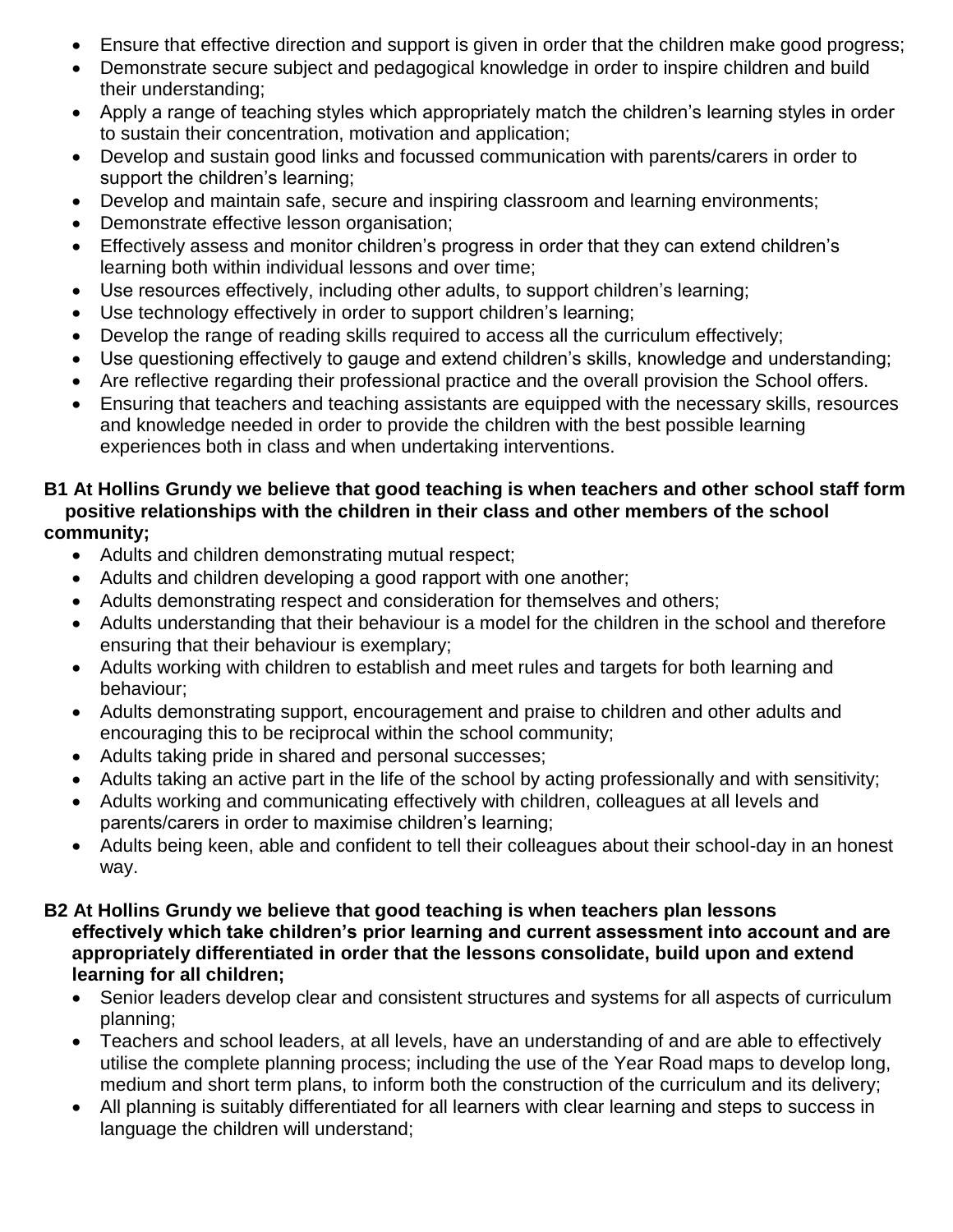- Planning identifies a range of engaging activities to develop children's skills, knowledge and understanding;
- Planning explicitly notes appropriate subject specific language;
- Planning details resources to be used which support learning, including the strategic deployment of any other adults;
- Planning shows that the teacher has been reflective and assessed the children's work, annotating this to indicate potential next steps in the children's learning which will directly move the learning on;
- Teachers have the opportunity to plan together with their year group partner(s) at least weekly.

#### **B3 At Hollins Grundy we believe that good teaching is when teachers and other school staff insist on high expectations of learning and social behaviours;**

- Senior leaders develop clear and consistent structures and systems for all members of the School community that identify expectations for both learning and social behaviours;
- Teachers and other adults maintain positive relationships with the children without underestimating the need for good behaviour;
- Lessons are well paced, interesting and match the children's learning needs so that all children are encouraged to display good learning behaviours;
- Teachers and other adults consistently but sensitively use the School's Behaviour Policy in order that all children know what is expected of them, can learn and socialise appropriately and understand the difference between right and wrong and that there are consequences to their actions;
- Children are praised and rewarded for the good things that they do and sanctioned if they do not do the right thing.

#### **B4 At Hollins Grundy we believe that good teaching is when teachers and other adults ensure that effective direction and support is given in order that the children make good progress;**

- Senior leaders develop clear and consistent structures and systems for all members of the school community that identify expectations for both learning and social behaviours;
- Children are given clear consistent direction about their expected conduct both in lessons and around the school;
- Children's work is regularly, diagnostically assessed; verbally or in written form, clearly stating what the children have done well and what their next steps in their learning are;
- Teachers and children; and teachers and senior leaders, have regular discussions about the children's work which affect provision and support arising from this within the accountability process;
- Children and teachers use a variety of accurate, timely and regular assessment strategies in order to assess children's work in relation to the lesson's learning;
- Teachers have a secure understanding of what each child is capable of in their class and will only accept appropriate outcomes for each individual, relative to their ability and moderate work within year groups, phases and across the school in order to support accuracy and consistency;
- Teachers have a secure understanding of progression within each curriculum subject including what skills, knowledge and understanding need to be demonstrated for a child to aim to achieve at expectations and what the next steps for that child are in order that they make progress in their learning, or where to find this information for all curriculum subjects.

#### **B5 At Hollins Grundy we believe that good teaching is when teachers demonstrate secure subject and pedagogical knowledge in order to inspire children and build their understanding;**

 Teachers have a good knowledge of each subject that they are teaching and an understanding of progression of learning in that subject;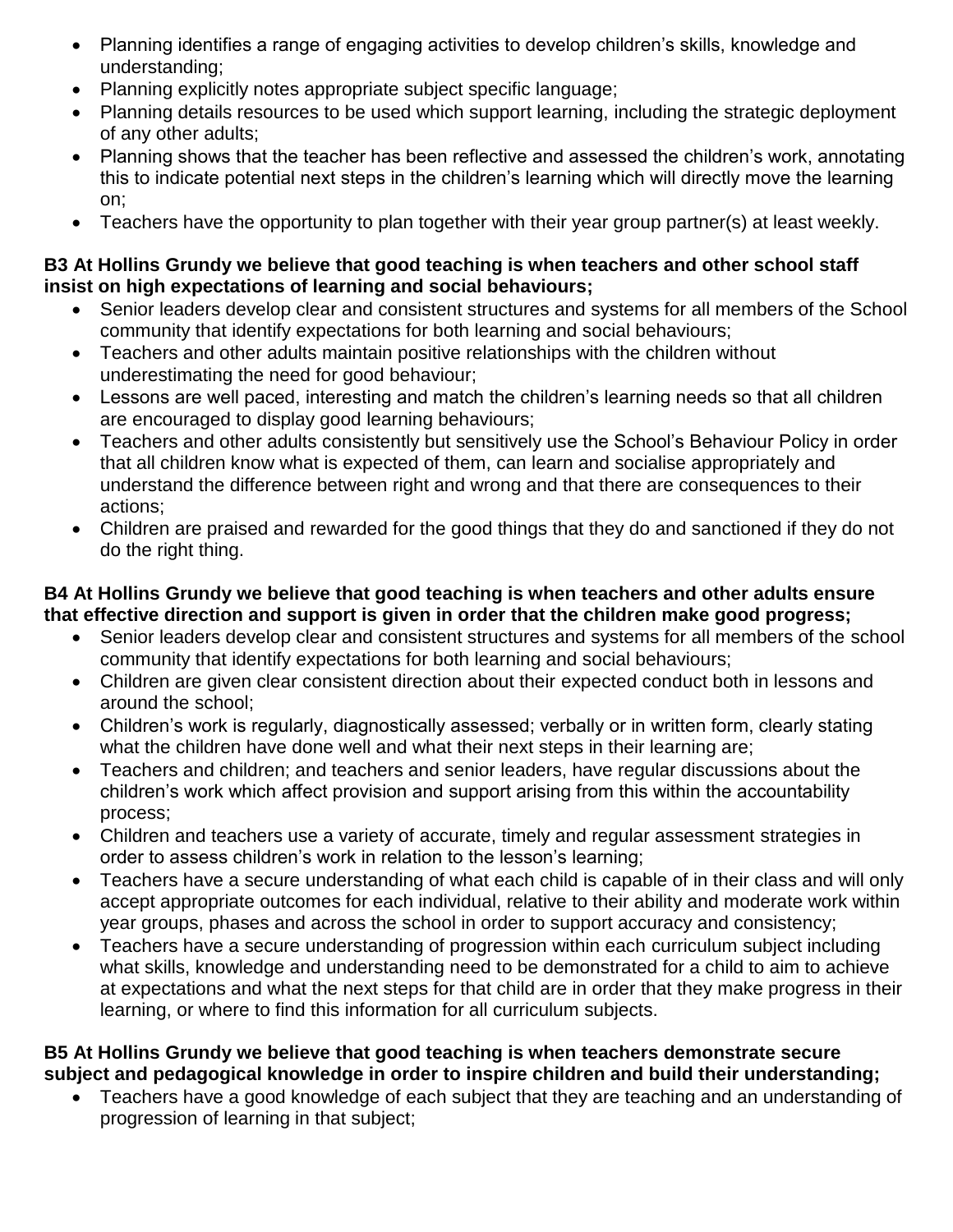- Teachers engage children throughout the lesson by providing clear and concise explanations and expectations, a good balance of challenging and appropriate activities, questions and discussion points and opportunities to assess what has been learnt and develop considered accurate responses to the next steps in their study or learning;
- Teachers are instrumental in their own Professional Development; actively taking part in Continuing Professional Development (CPD) sessions both within school and elsewhere;
- Subject Leaders and other designated staff within the school leading CPD sessions for colleagues on areas of specific need in order to support and develop staff knowledge as required;
- Undertaking reciprocal peer observations in order to support colleagues, further enhance their own practice and develop a learning ethos across the school.

#### **B6 At Hollins Grundy we believe that good teaching is when teachers apply a range of teaching styles which appropriately match the children's learning styles in order to sustain their concentration, motivation and application;**

- Teachers have a clear understanding of the variety of teaching styles, which ones they instinctively use and plan to utilise the other teaching styles accordingly;
- Teachers have a clear understanding of the variety of learning styles of the children in their class and match their teaching styles accordingly;
- Teachers use this knowledge in order to develop children's learning and sustain the concentration and motivation of the children in their class.

# **B7 At Hollins Grundy we believe that good teaching is when teachers develop and sustain good links with parents/carers in order to support the children's learning;**

- Senior leaders, at all levels, teachers and other staff use informal and formal opportunities to develop positive relationships with parents/carers that enable clear, honest and relevant information to be shared which is aimed at supporting learning and the development of good learning and social behaviours;
- Teachers use the following opportunities to work towards the aim stated above;
	- i. Formal opportunities such as parents/carers consultations, annual reports and meetings organised at the request of either school or parents/carers;
	- ii. Informal opportunities such as at the beginning and end of each school day, on educational visits and through extended schools opportunities;
	- iii. Inviting parents into school so that they can share their expertise in order to support children with their learning:
- iv. Liaising regularly with parents and carers in a variety of ways
- v. Parents/carers, children and a member of School staff all sign a Home/School agreement in order to establish the roles, rights and responsibilities of all members of the school community.

# **B8 At Hollins Grundy we believe that good teaching is when teachers develop and maintain safe, secure and inspiring classroom and learning environments;**

- Senior leaders, at all levels, and all staff take time to consider both the classroom and learning environments in terms of their safety and are continually looking for ways to improve them;
- The classroom and learning environments will be managed in a way that supports the development of learning; academic, social and emotional. Features of this will include:
	- i. Furniture being arranged to facilitate different types of learning; through whole class teaching, group work, one to one and also to ensure inclusion;
	- ii. High quality classroom and corridor display with good balance between the celebration of children's work (double mounted) and annotated with the child's name, class group and an explanation of the work and displays that develop children's learning by providing expectation and/or support;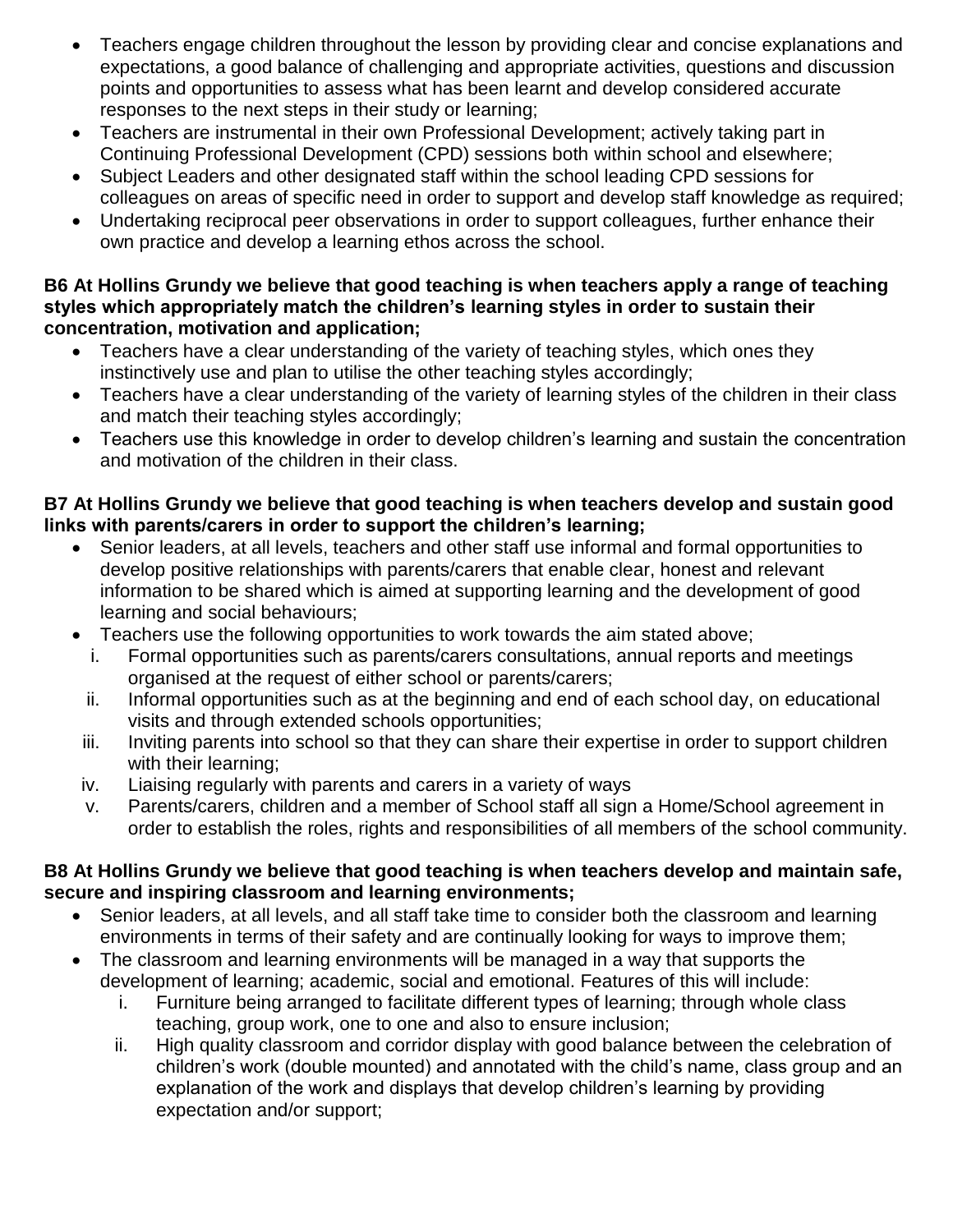- iii. Age and ability appropriate learning resources which are clearly labelled and accessible for all children as appropriate;
- iv. High knowledge areas which encourage children to have an interest in books and reading, researching and investigating a broad and balanced curriculum;
- v. All classroom and corridor displays will, as far as is practicable, reflect the cultural and linguistic diversity of the school population including annotations and titles in other languages represented and spoken by the children in the school;
- vi. The acknowledgement by school leaders, at all levels, and all staff that communal areas within the school environment such as the playgrounds, School Halls and 'Rewards Rooms' contribute to the academic, social and emotional development of children and therefore receive due consideration and are developed accordingly;
- vii. Teachers ensuring that children have the opportunity to work both within the School environment and also in alternative environments, when appropriate, during educational visits.

# **B9 At Hollins Grundy we believe that good teaching is when teachers demonstrate effective lesson organisation;**

- Lessons are well structured to include appropriate time for an introduction, independent or collaborative tasks and for a plenary or series of mini-plenaries with ample opportunity for teacher/child interaction, in order to discuss, enhance, reflect and further develop the children's learning;
- Teachers provide clear direction to ensure children know what they are doing and how to do it including the modelling and demonstration of key elements within lessons, working with a guided focus group when appropriate using the day-to-day assessment of the children's progress.
- Teachers apply the most appropriate classroom organisation, both in terms of the physical environment and also how the children are organised, in order to match and contextualise the children's learning;
- Opportunities are available for children to engage in practical activities, investigations and problem solving;
- Teachers provide opportunities for children to practice and reinforce skills learnt and appropriate extension and challenge activities;
- Teachers use appropriate resources, including the use of ICT to support and extend children's learning;
- Resources are clearly labelled, the children can access them and use them with increasing independence;
- Teaching Assistants are well deployed, optimising all learning opportunities and throughout their conduct in school set high expectations of themselves and the children.

#### **B10 At Hollins Grundy we believe that good teaching is when teachers effectively assess and monitor children's progress in order that they can affect children's learning both within individual lessons and over time;**

- Senior leaders, at all levels, and all teachers maximise the opportunities to impact on children's learning through self-evaluation structures, the school's accountability structure and on-going classroom assessment and feedback. This will involve senior leaders, at all levels, and teachers engaging in the following activities and affecting practice accordingly;
	- i. The analysis of statutory assessment data to evaluate individual, group and cohort standards and achievement;
	- ii. The regular assessment and tracking of children's standards and achievement in Reading, Writing and Mathematics in years 1-6 in relation to individual targets set;
	- iii. The regular evaluation of progress shown by all children in years 1-6 (in the areas noted above) through discussion between senior leaders, including the SENCO;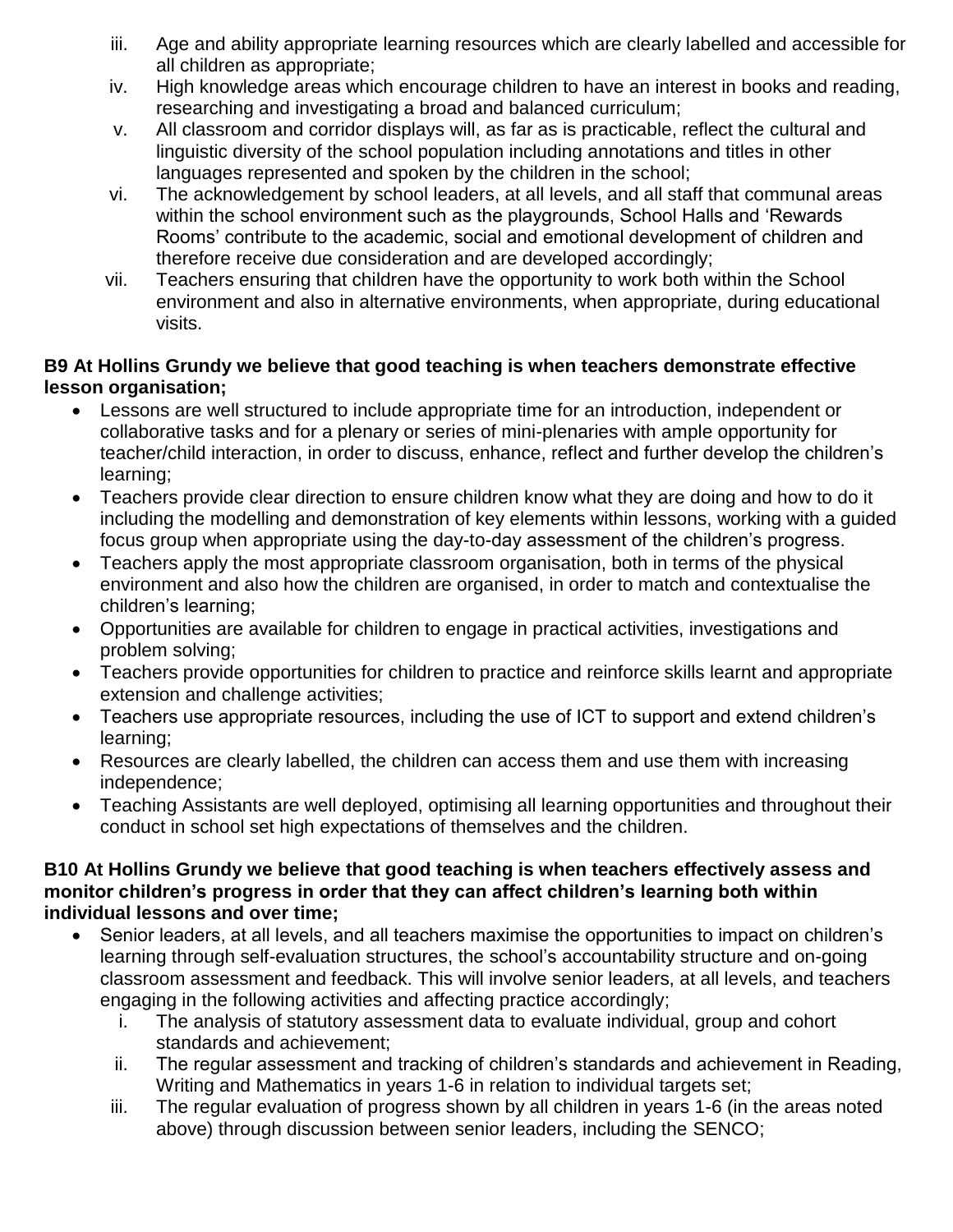- iv. The regular monitoring of progress in Foundation Stage, establishing provision targets for individual, group and cohorts of children against assessment criteria within the Foundation Stage Profile:
- v. Class teachers regularly assessing children's understanding and progress both within lessons, at the end of lessons and over time in order to quickly recognise children's barriers to learning and moving swiftly to overcome them and using these assessments to inform the next stage of learning and the planning process;
- vi. Teachers providing encouragement, praise and rewards for the effort, outcomes and progress children make;
- vii. Teachers use diagnostic feedback to children; either verbally or in written form, which can be used by the child to improve their learning with the child becoming increasingly active within this process;
- viii. Children becoming increasingly involved in assessing their own and others learning and taking appropriate actions to develop this e.g. self-assessment against the lessons learning steps to success.
- ix. Teachers liaising with the School's SENCO in the formulation and implementation of any intervention programme including children's Individual Education Plans (or ADPRs) and evaluating the impact of these on the children's learning.

#### **B11 At Hollins Grundy we believe that good teaching is when teachers use resources effectively, including other adults, to support children's learning;**

- Teachers ensure that each classroom has a basic set of age and ability appropriate resources;
- Subject or aspect leaders ensure that specialist resources are stored, maintained and audited in designated areas;
- Children are taught how to use resources correctly and safely and also to respect and maintain equipment;
- Care is taken that resources reflect the cultural and linguistic diversity of the school and that all children have equal opportunities to use these resources;
- Resources used are appropriate to the task and age of children in supporting and engaging them with their learning;
- Other adults are deployed effectively to work with individual children or small groups of children both within the classroom and in intervention activities to maximise learning opportunities.

#### **B12 At Hollins Grundy we believe that good teaching is when teachers use technology effectively in order to support children's learning;**

- Senior leaders, at all levels, and teachers use the school's electronic assessment system to record and monitor children's progress against the targets set at the beginning of the year and affect provision accordingly;
- Teachers increasingly use a wide range of technology to support, enhance and engage children in their learning and encourage and support children to use these resources increasingly independently.

#### **B13 At Hollins Grundy we believe that good teaching is when teachers use questioning effectively to gauge and extend children's skills, knowledge and understanding;**

 Teachers ask a range of questions (comprehension, knowledge, application, analysis, synthesis and evaluation) to children in order to check understanding and move their learning forward; and increasingly expect the children to ask such questions themselves using the appropriate language.

#### **B14 At Hollins Grundy we believe that good teaching is when teachers are reflective regarding their professional practice and the overall provision the school offers.**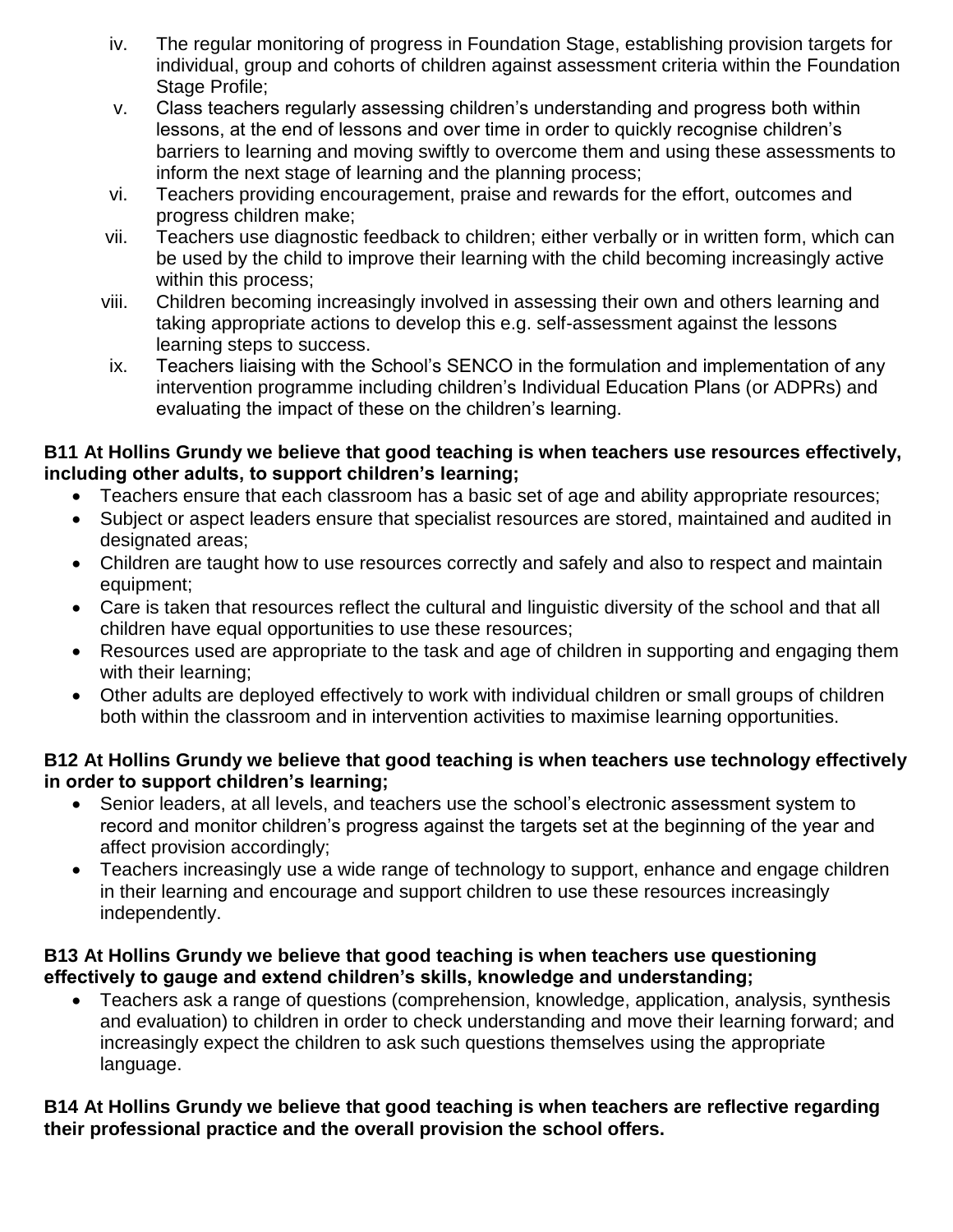- Senior leaders, at all levels, and all staff are aware of the need to be both reflective and proactive in developing both the school and themselves in order to develop and sustain effective provision and practice. This is exemplified through effective and robust School systems and structures within the accountability process including:
	- a. School self-evaluation practices;
	- b. The Performance Management Cycle;
	- c. Bespoke whole, group or individual staff Continuing Professional Development
	- d. The school's meetings cycle; including Governors, Senior Leaders, teaching staff, phase group, and teaching assistants.
	- e. Informal support from colleagues at a variety of levels.

# **C. What is a good lesson?**

At Hollins Grundy Primary School we believe that a good lesson should move children's learning on from their individual starting points and, whilst there is no one right model, good lessons are likely to comprise of the following elements;

- Planning Before the lesson
- Introduction to the lesson
- Main teaching
- Group teaching and independent activities
- End of the lesson; plenaries and/or mini plenaries within the lesson
- Use of assessment and evaluation before, during and after the lesson.

# **C1 Planning - Before the lesson teachers will:**

- Use formal and on-going assessments in order to determine where the children are in their learning and their next steps;
- Establish a clear learning goal ' I am learning to/about' in 'child friendly' language arising from this assessment, the steps to success that will enable the children to achieve the learning and opportunities for both children and the teacher to assess progress against these;
- Establish an initial 'hook' that will motivate and engage the children;
- Contextualise the learning either by making it relevant to the lives and/or interests of the children, and where appropriate making cross curricular links e.g. within the IPC unit – The Big Idea being studied;
- Plan an appropriate structure of differentiated activities that will enable the children to engage in their learning and meet the learning; including the use of other adults and the timings of the lesson; ensuring maximum learning opportunities and catering for all learning styles.

# **C2 Introduction to the lesson – A good introduction to a lesson will include:**

- Recapping on prior learning, allowing time for the children to look at their feedback from the previous lesson;
- Sharing the learning with the children and referring to at different stages throughout the lesson to keep learning focussed; (There may be circumstances when the 'I am learning to/about' is developed later in the lesson e.g. arising from an investigative activity.)
- Sharing the learning goal and lesson's steps to success with the children so that they know exactly what they need to do in order to achieve the learning and where appropriate enabling the children to develop own steps to success through clear modelling;
- Introducing subject specific language which is modelled by the teacher during the session with an expectation that the children will use the vocabulary in their verbal and written responses;
- Putting the learning into context; explaining to the children why they are learning what they are learning;
- Using appropriate resources, including ICT and other adults, in order to support children's learning;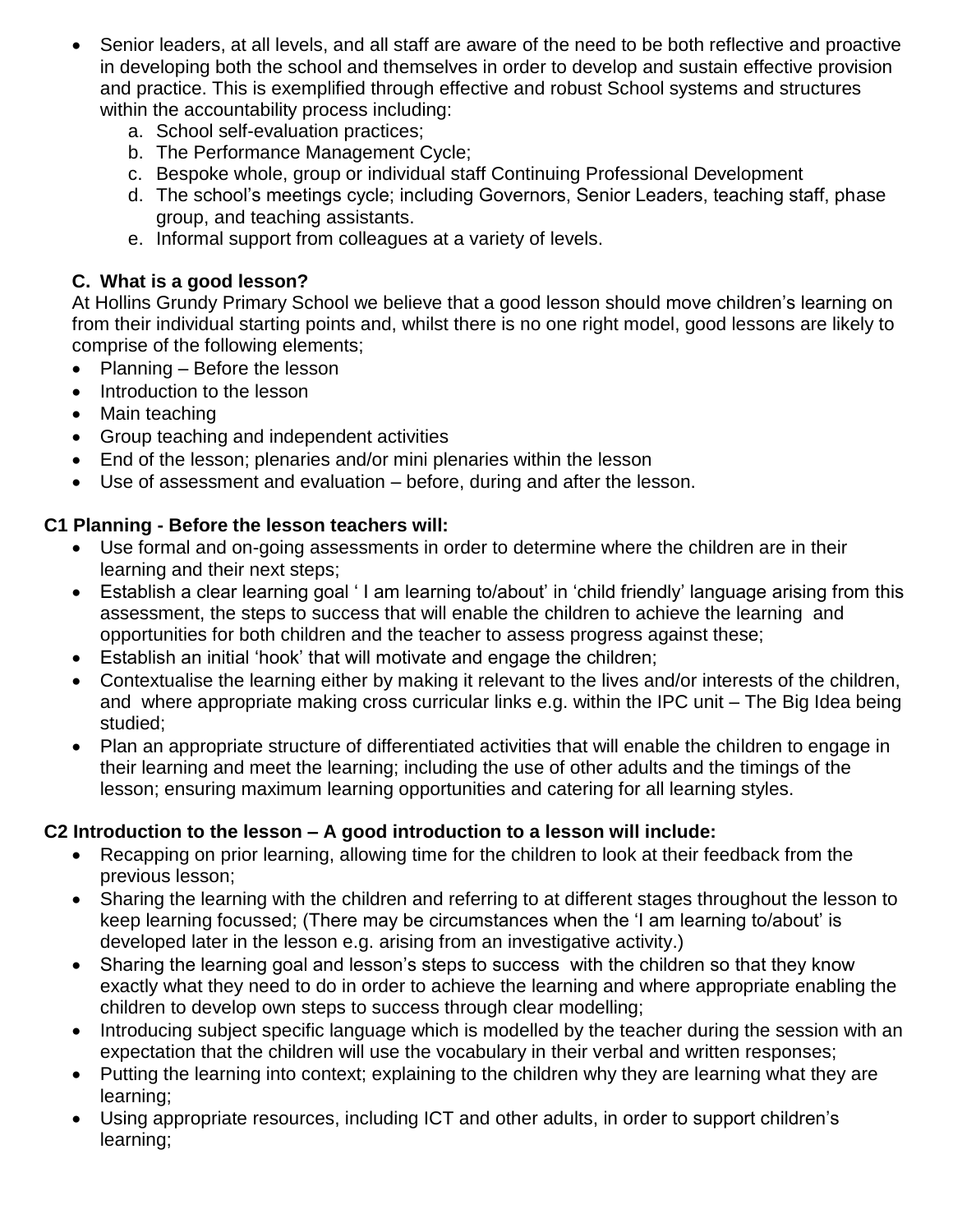- Ensuring there is a good balance between teacher and child talk and that all children are actively involved, engaged and challenged in meaningful activities;
- A wide range of assessment strategies are used by both the children and the teacher in order to ascertain progress made and assessed in line with the National standard from the assessment performance descriptors for Reading, Writing and Mathematics;
- Evidence of positive relationships between children, their teacher and the other adults in the room; everyone displaying good social and learning behaviours.

# **C3 Main teaching - The main teaching part of the lesson will include:**

- Informing the children of the learning, steps to success and specific language to be used;
- Teacher modelling the process and task which is expected of the children;
- Using resources which stimulate, sustain and support children's learning;
- Appropriately differentiated questioning;
- Good pace to the lesson; ensuring that it is not too quick that children are not understanding their work and are being left behind; but pacey enough that children remain engaged;
- Secure subject knowledge demonstrated by the class teacher;
- All children actively involved and engaged in their learning;
- High expectations of children both in terms of their work and their learning and social behaviours;
- Praise for the children when they do the right thing, achieve well and make progress;
- A wide range of assessment strategies which are used by both the children and the teacher;
- Evidence of positive relationships between children, their teacher and the other adults in the room; everyone displaying good social and learning behaviours.

# **C4 Group teaching and independent activities – This part of the lesson will include:**

- Differentiated activities through prescribed outcome, support, resources, etc which match the learning and steps to success;
- Opportunities provided for the children to talk about learning, experimenting with concepts, asking questions and learning in preferred learning style;
- The teacher normally teaching a focus group; moving that group's learning forward and maximising all opportunities for learning;
- Effective use of other adults both class based TAs and Learning Support, in order to support learning and/or move it forward;
- Mini plenaries, where appropriate, to either move learning on, consolidate learning or address misconceptions;
- Children receiving positive and diagnostic feedback about their effort and their learning;
- Time reminders to indicate to the children how long they have left to complete activities;
- A purposeful learning atmosphere dependent on the task the children are completing.

# **C5 End of the lesson – A good plenary or series of mini plenaries will include:**

- Reference to the learning that has taken place and steps to success;
- Teachers and increasingly children making assessments which will inform future learning;
- The use of a range of assessment strategies; allowing children time to reflect on their learning, checking to see if they have met the lesson's learning using the lesson's steps to success;
- Children receiving positive and diagnostic feedback about their effort and work;
- Consolidation on the lesson's learning, reflecting on whether the steps to success have been achieved, moving learning forward, addressing misconceptions, further peer or teacher modelling of work, making links to future learning.

#### **C6 Assessment and evaluation – after the lesson good assessments made by the teacher will include:**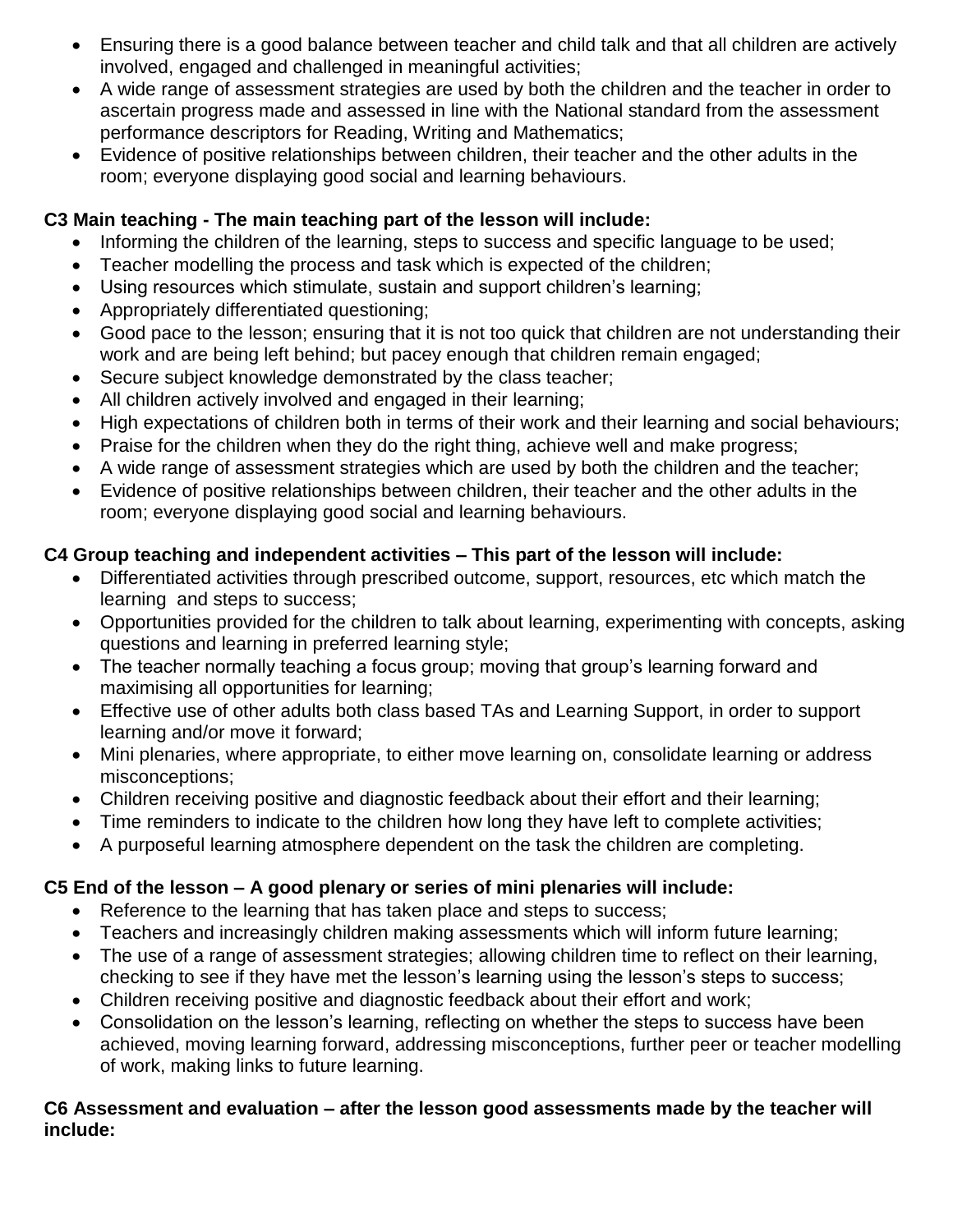- Evaluating whether all the children or groups of children achieved the learning and met the lesson's steps to success, and whether the children's learning moved on and if it didn't, why not?
- Reflecting on which parts of the lesson went well, which parts were the children most engaged in; and which parts of the lesson did not go so well and why;
- Reflecting on whether the work needs to be revisited at the start of the next lesson or does the learning objective need to be completely revisited again;
- Diagnostically marking the children's work, clearly stating what they have done well and what the next stages in their learning are (using the School's marking codes);
- Using assessment to inform future planning and next steps in learning and the assessment performances descriptors for Reading, Writing and Mathematics to regularly moderate and ascertain whether the child is at national standard and what is needed in order for them to achieve this.

# **D. Curriculum Planning**

- 1) Hollins Grundy Primary School's planning is based on the following requirements:
	- The new Primary National Curriculum 2014;
	- the Early Years Foundation Stage Framework ;
	- the Bury Agreed Syllabus for Religious Education; and most importantly;
	- the needs of the children we are teaching.
	- 2) Long Term Planning
	- Each subject has a long term plan which sets out the units to be covered in each term by each year group along with the associated assessment grid which contains the detailed learning outcomes.
	- Long term subject plans are combined into an annual curriculum map for each year group.
	- It enables us to ensure balance and progression across the school and to identify cross curricular links and opportunities for enhancements such as educational visits or visitors.
	- 3) Medium Term Planning.
	- Unit plans within each subject's scheme of work provide detail of how the content in each unit should be covered.
	- 4) Short Term Planning
	- Detailed, daily/weekly short term plans are drawn up by year group teachers for all subjects each week. The plans identify the learning goal, steps to success, key vocabulary, assessment opportunities, direct teaching input, key questions, differentiated activities at different levels and resources for learning.
	- Planning is monitored by the SLT and/or subject leaders on a regular basis according to school improvement priorities.

# **E. The Role of Teaching Assistants**

We have a number of support staff who play a central and specialised role in our learning processes. Key elements of their role are:

- Teaching classes to cover teacher absence and PPA time;
- To support the teaching; either through direct delivery or by enabling access for identified children;
- Supporting a small group within the classroom;
- Delivering intervention groups;
- Carrying out assessments;
- Preparing resources;
- Supporting children with IEPs / Individual Behaviour Plans (IBPs) or statements of special educational needs.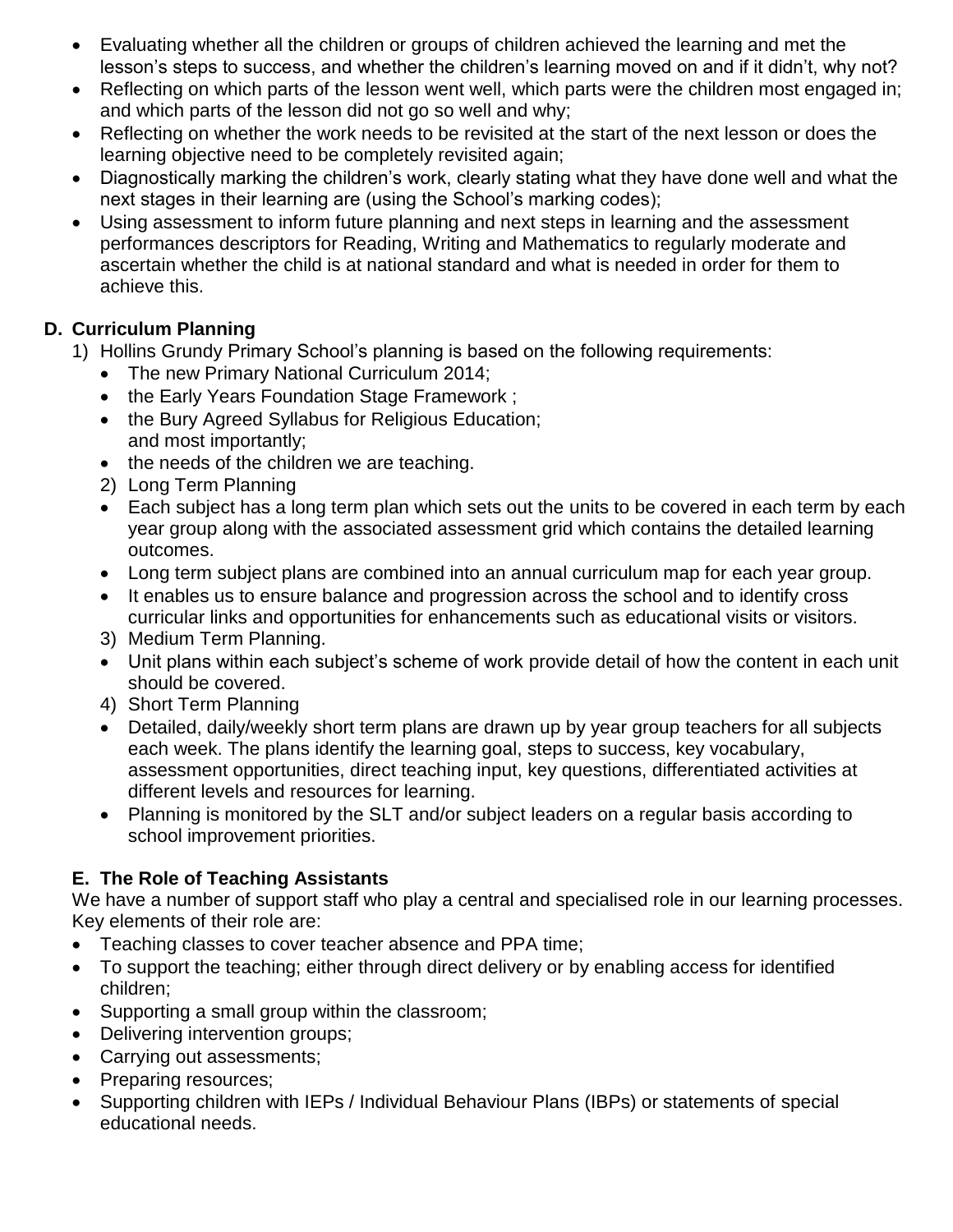# **F. Behaviour Management**

We believe that excellent standards of behaviour are central to effective learning. Our Behaviour Policy outlines our procedures relating to behaviour both within the class room and in the wider School environment.

# **G. Assessment, Record Keeping and Reporting**

- 1. Assessment for years 1-6 includes:
	- a) On-going assessment practices within class and group sessions, including the sharing of and reference being made to Curriculum Intent Grids and self and peer assessments of understanding, outcomes and progress.
	- b) Marking of children's work; against the shared Learning Outcomes and for accuracy of answer (for all written work) and diagnostically (regularly in line with School expectations).
	- c) Formal assessments from the assessment performance descriptors for English and Mathematics at the end of every half term and further assessments for particular aspects of the curriculum as necessary. These are recorded within the school's electronic assessment system (Target Tracker)
- 2. Children's standards and achievements in the Foundation Stage are assessed in line with the School's Foundation Stage Policy. Assessment in Foundation Stage includes both on-going assessment and marking of children's work as noted above but at an age appropriate level. The Foundation Stage Profile is used to assess children throughout and at the end of the academic year.
- 3. Assessments are used diagnostically by teachers to evaluate learning and inform teaching and by teachers and senior leaders within the accountability process to evaluate individual and groups of children's standards and achievements and provision and to inform future provision and school development.
- 4. All children in years 1-6 have individual assessment targets both in terms of National Curriculum and within on-going assessment and diagnostic marking practices. Progress against these targets is reviewed regularly by the class teacher, Subject Leaders and other senior Leaders. This information is used by each of these to affect provision and school development.
- 5. Assessment information across the curriculum; both standards and achievements, are shared with parents/carers at Teacher Consultation Meetings, within Annual Reports and at the end of the academic year; which includes information about the next steps for learning in the core subjects.
- 6. Summative Assessment

The school's arrangements for formal assessments throughout the year are outlined in the Assessment Policy. Results from these assessments are used for targeting and tracking purposes to ensure progress and achievement in learning.

- 7. Formative Assessment
	- a) Assessment opportunities are central to the planning and organisation of each lesson. Key elements of this are:
		- Recap of previous knowledge at the start of lessons;
		- Adult observation of children's responses to questions;
		- Adult observation of children on task:
		- Use of steps to success against learning;
		- Continuous feedback throughout the lesson;
		- Self and peer assessment;
		- Plenary activities;
		- Marking linked to learning and steps to success and giving indicators for improvement of work.
	- b) It is an important aspect of our assessment that children are encouraged to be honest in their self-assessment. Children indicating they have not understood features of a lesson will be given additional support.